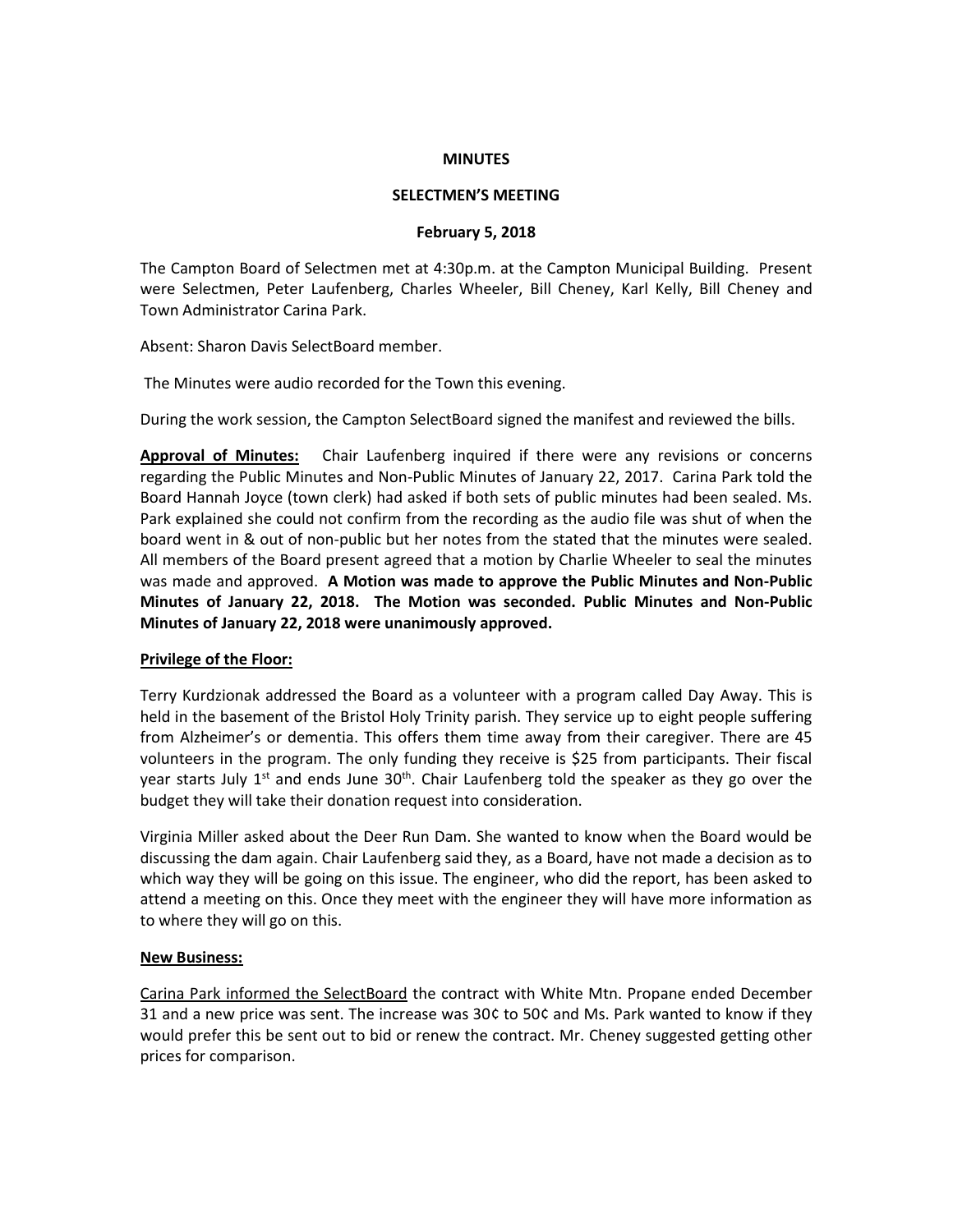A Wetland Utility Maintenance notice was sent from Fairpoint. Fairpoint and Mitchell Municipal group have come to a final agreement that the towns do not have the right to put an evaluation on public access ways. Attorneys are recommending the town amend their current pole license. Public hearings need to be held to do this. If the pole licenses aren't amended they cannot tax as they have been (per DRA). This needs to be done before April  $1^{st}$  so it can be on the next tax cycle.

The Campton/Thornton Fire Dept's Treasurer sent a letter explaining how she reconciles at the end of the year. Thornton's Town Administrator reached out to Carina to find out what the Campton SelectBoard's feelings are on this. Thornton feels it should be on a quarterly basis rather than a yearly. The Campton BOS feel the same. They will need to reach out to the commission on this issue in order to ask the treasurer to reconcile quarterly. It is decided they will request this be done on a monthly basis.

## 2018 Budget Discussion – Board of Selectmen's Work Session:

Chair Laufenberg said there were two items where they had left off from their last meeting. One was their pay as SelectBoard. They currently get paid \$3250 with the Chair getting an extra \$100. They rounded it up to \$4000 each but considering where the budget currently is he feels they should not give themselves a raise. It is agreed upon to not do the raise.

The Highway Dept. Manager told the Board they are down one truck and this has taken a bite out of the sand volume. He asked the Board to meet him somewhere on sand. He hopes to get \$5,000 toward it. He has about \$15,700 in sand bills coming in. He was told part of the concern is this amount was for ditching. The answer is in light of this they had about \$8,000 left. They can discontinue using that money for ditching and take some to put into sand.

Discussion ensues regarding cost of sand and ditching.

Mr. Cheney suggested grant money be used for ditching unless it was already budgeted for something. He continued if they have \$8,000 already plus the \$4,000 budgeted that should be sufficient. Chair Laufenberg agreed.

They do advise the sand line be updated. They currently have \$27,000 proposed but are requesting \$32,000. It is agreed the sand line will increase to \$32,000 with the subcontractor being at \$12,000.

Chair Laufenberg asked about the ditching. He asked for a standardized definition of ditching. He was told run off is cleaned out with a backhoe or excavator removing the material. Continued discussion on ditching.

Chair Laufenberg mentioned the letter sent by Carina Park regarding the Deer Run Dam's bond. The bond isn't calculated into the overall budget for this year. It is recommended they get the authorization for the funds this year. This leaves them with the opportunity to "jump on things" if they decide to go that route. But they don't have to take the money if they don't want to.

Ms. Park suggested they have a bond hearing. The Board is fine with that.

Petition Warrant Articles: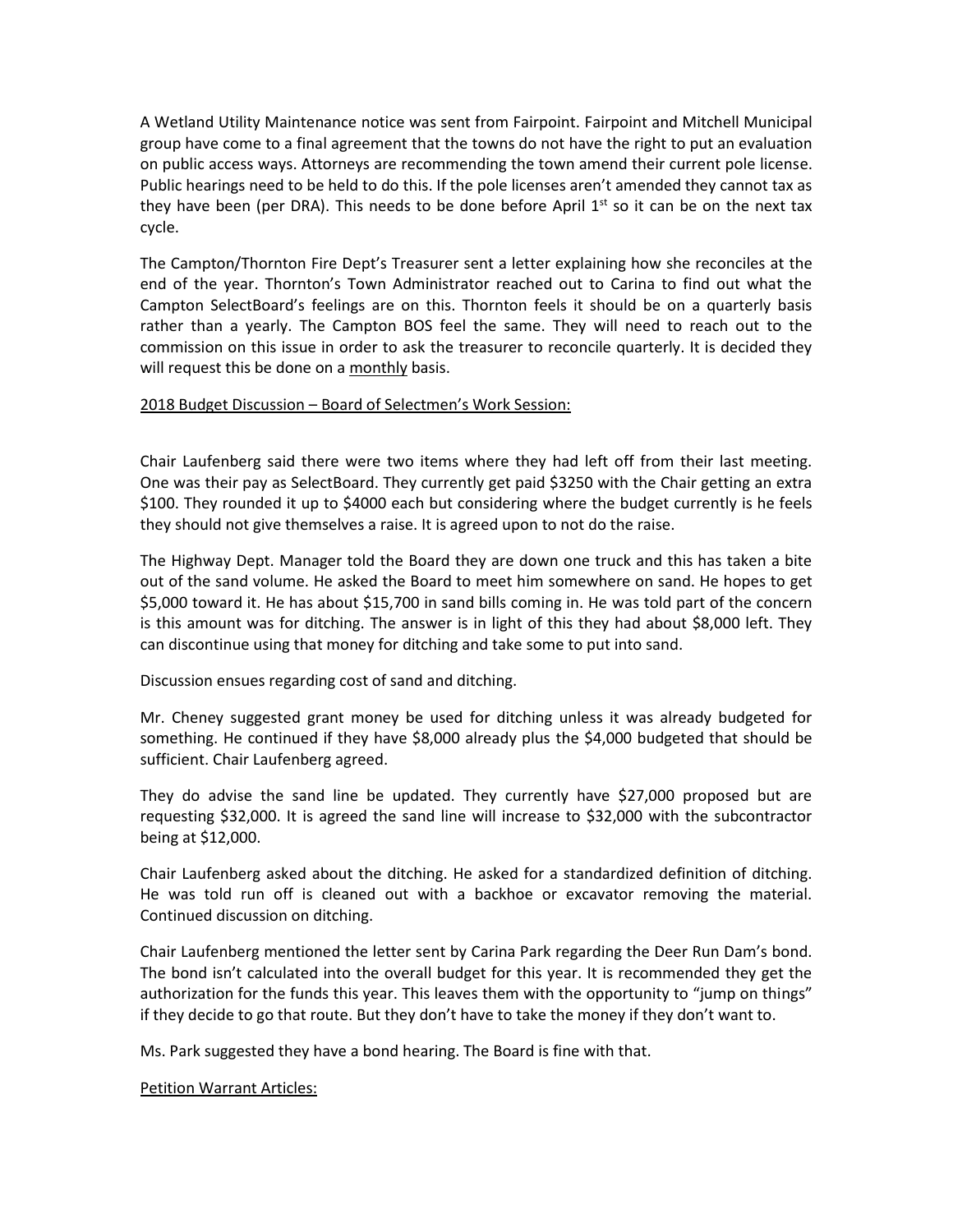Carina told the Board two petition warrants articles had been received

- 1. \$15,000 for the library. This has been put on the warrant.
- 2. One for Keno which will also go on the warrant.

The town has to make specific recommendations for the warrants.

A notice was received from the town's attorney that two of the proposed zoning amendments are not legal. They will be trying to come up with whether they will be scrapped or be reworked to be made legal.

Carina continued if they want to make a warrant article making the Treasurer be appointed. The current treasurer is in favor of that change. The Board agrees this would be a wiser choice. Carina asked if they are going to do this with the Cemetery Sexton as well. Chair Laufenberg believes it is the right thing to do but they have not had a conversation with the current Sexton yet. Carina polled some towns to see what they did and she found that approx. 80% contract this service out and approx. 10% have their highway dept. do the work. It is decided this issue is not something the Board will address this year.

Carina asked the Board if they would like to vote on which warrant articles they would recommend. The Board prefers to read them more before coming to a decision. Board members will email Carina with their decisions.

Carina asked the Board how they would like to divvy up the following week's budget presentation. It is decided that Carina will do the slides and the SelectBoard members will split up various other sections to present.

Chair Laufenberg asked the Board members if they had any further concerns with the budget. Everyone was all set. He continued there was a budget request they did not talk about. They agree to donate \$250 to the Day Away group.

**In Public Session a Motion was made to go into Non-Public Session under RSA 91-A: 3, II (b) regarding personnel. The Motion was seconded and with a roll call vote: Selectman Laufenberg – aye, Selectman Kelly– aye, and Selectman Wheeler – aye and Selectmen Cheneyaye, the Board went into Non-Public Session at 5:44 p.m. The Board came out of Non-Public Session at 6:01 p.m.**

**In Public Session a Motion was made to go into Non-Public Session under RSA 91-A: 3, II (b) regarding personnel. The Motion was seconded and with a roll call vote: Selectman Laufenberg – aye, Selectman Kelly– aye, and Selectman Wheeler – aye and Selectmen Cheneyaye, the Board went into Non-Public Session at 6:01 p.m. The Board came out of Non-Public Session at 6:19 p.m.**

# **Board Concerns and Directives:**

Chair Laufenberg asked the Board if they would be agreeable in exploring the option of using the attic for storage. He is requesting approval from the Board to expend \$5,000 from the Municipal Building fund as a first step to uncovering if this is a viable option. He hopes the \$5,000 would help to address some of the previous concerns with the use of the attic such the fire prevention and construction of a staircase.